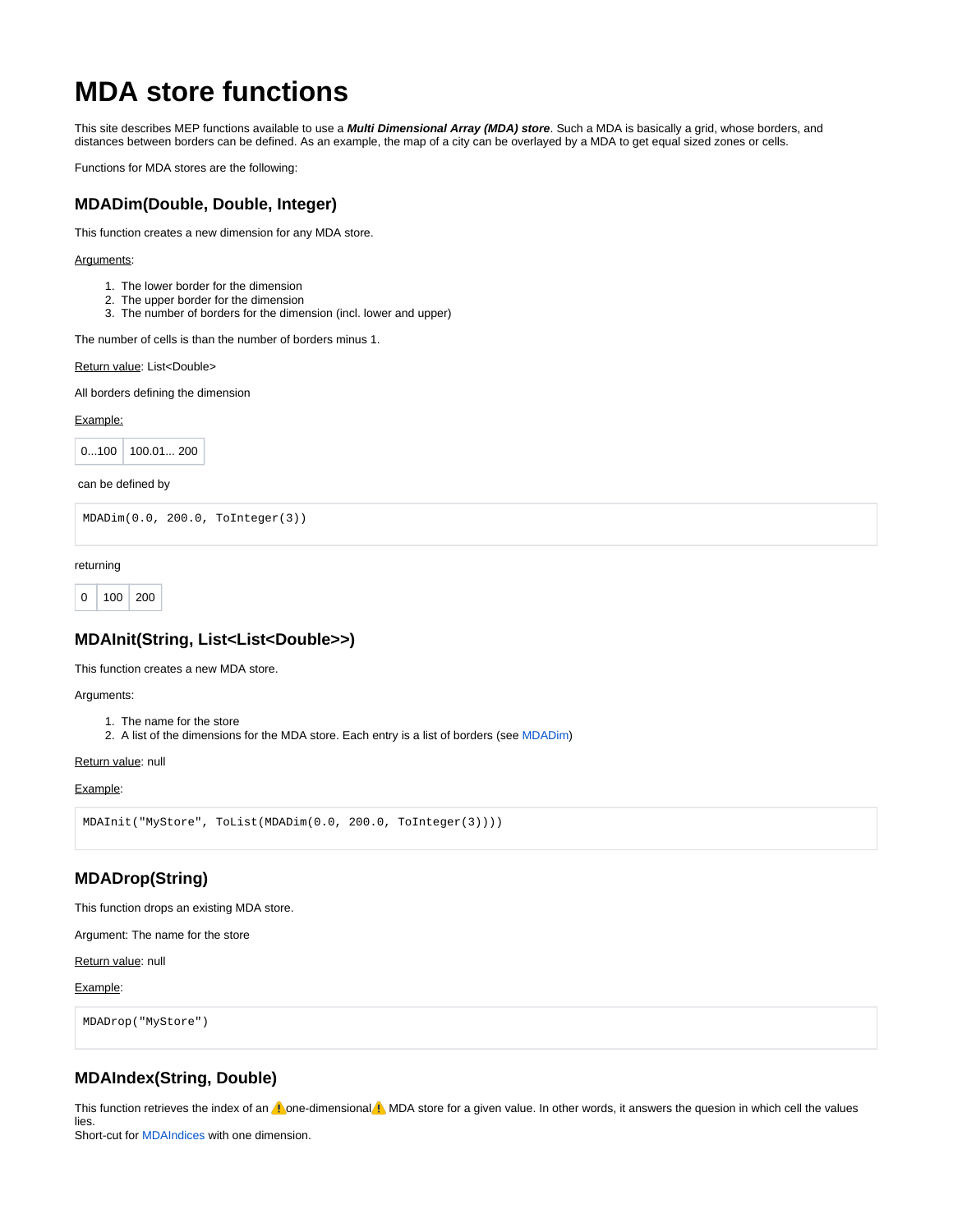#### Arguments:

- 1. The name of the store
- 2. The value to check

Note that it must be an one-dimensional MDA

#### Return value: Integer

The cell in which cell the values lies, or -1, if the value is outside the boundaries.

#### Example:

Using the Nexmark sources:

```
MDAIndex("MyStore", price)
```
### **MDAIndices(String, List<Double>)**

This function retrieves the index of multi-dimensional MDA store for a given value. In other words, it answers the quesion in which cell the values lies.

#### Arguments:

- 1. The name of the store
- 2. The multi-dimensional value to check

#### Return value: List<Integer>

The cell in which cell the values lies, or -1 for any dimension, if the value is outside the boundaries of that dimension.

#### Example:

Using the Nexmark sources:

```
MDAIndex("MyStore", ToList(price, ToDouble(initialbid)))
```
## **MDAAddDim(String, [Integer,] List<Double>)**

This function adds a new dimension to an existing MDA store.

#### Arguments:

- 1. The name of the store
- 2. Optional: The index of the dimension. Leave it out to add the dimension as the last dimension
- 3. A list of borders (see MDADim)

#### Return value: null

#### Example:

```
MDAAddDim("MyStore", MDADim(0.0, 200.0, ToInteger(3)))
```
### **MDARemoveDim(String, Integer)**

This function removes an existing dimension from an existing MDA store.

Arguments:

- 1. The name of the store
- 2. The index of the dimension to remove

Return value: null

Example:

```
MDARemoveDim("MyStore", ToInteger(0))
```
# **MDAExchangeDim(String, Integer, List<Double>)**